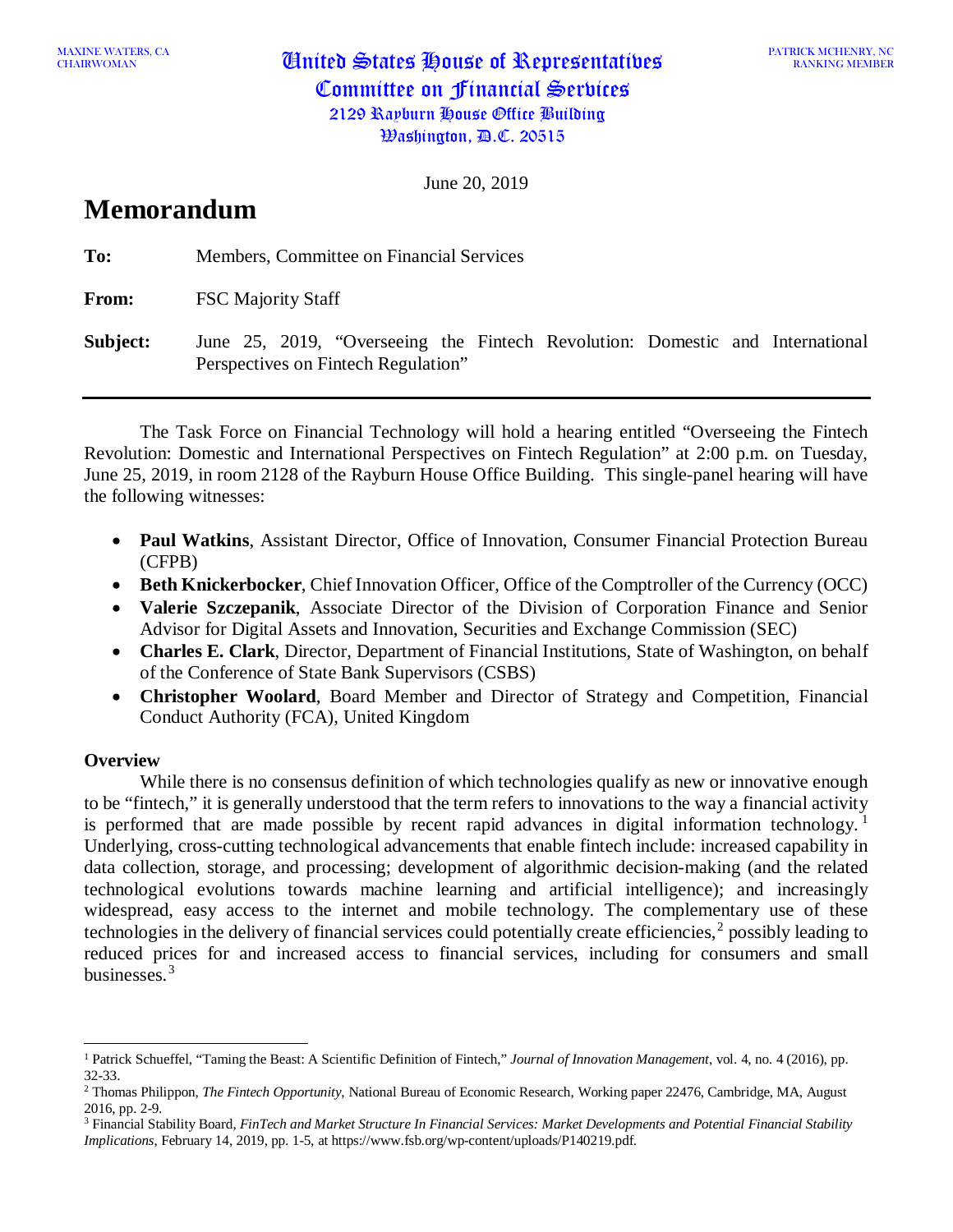New technologies can also generate risks. It may be difficult to predict how an innovation with little track record will perform, so there could be instances, for example, where certain technologies involving payments ultimately may not distribute funds as intended. In addition, fintech startups may be inexperienced in complying with applicable laws and regulations. Some studies<sup>[4](#page-1-0)</sup> suggest that the use of fintech can result in disparate impact on protected groups,<sup>[5](#page-1-1)</sup> and that the increasing use of high-speed internet and mobile devices in finance may be leaving behind groups that cannot afford those services and devices. [6](#page-1-2) Given that most of the federal financial regulatory framework was created prior to the development and deployment of many recent technologies, regulators are grappling with how to regulate in a way that appropriately mitigates the risks these technologies may present while fostering the adoption of potentially beneficial technologies.

The remainder of this memo focuses on selected issues facing certain U.S. and international regulatory agencies and the approaches these agencies have adopted or considered to resolve those issues.<sup>[7](#page-1-3)</sup>

#### **Federal and State Bank Regulators**

The federal bank<sup>[8](#page-1-4)</sup> regulators—the Office of the Comptroller of the Currency, the Federal Reserve (Fed), and the Federal Deposit Insurance Corporation (FDIC)—face a number of issues presented by fintech and its deployment in the banking industry. While the Fed does not have an innovation office and the FDIC is in the process of standing up one, the OCC established an Office of Innovation in 2016 as part of a series of actions designed to promote responsible financial innovation.[9](#page-1-5)

Certain fintech innovations*,* particularly in lending and payment processing, may make it possible for technology-focused, nonbank companies to efficiently perform certain activities that have traditionally been the core business of banks. This raises questions over whether certain fintechs should be regulated as banks. Currently, fintech firms are generally regulated by the states and the laws to which they are subject may vary in each state.<sup>[10](#page-1-6)</sup> Furthermore, state banking regulators, organized through the Conference of State Bank Supervisors, are implementing "Vision 2020," an initiative to modernize state regulation of non-bank and fintech companies through several steps, including harmonizing multi-state supervision and improving third-party supervision.<sup>[11](#page-1-7)</sup>

<span id="page-1-0"></span><sup>4</sup> For example, see Robert Bartlet, Adair Morse, Richard Stanton, et al., *Consumer Lending Discrimination in the Era of Fintech*,

<span id="page-1-1"></span>University of California-Berkley working paper, October 2018, a[t https://faculty.haas.berkeley.edu/morse/research/papers/discrim.pdf.](https://faculty.haas.berkeley.edu/morse/research/papers/discrim.pdf) <sup>5</sup> The Equal Credit Opportunity Act (ECOA; 15 U.S.C. §§1691-1691f) generally prohibits discrimination in credit transactions based upon certain protected classes, including an applicant's sex, race, color, national origin, religion, marital status, age, and "because all or part of the applicant's income derives from any public assistance program." ECOA historically has been interpreted to prohibit both intentional discrimination and *disparate impact* discrimination, in which a facially neutral business decision has a discriminatory effect on a protected class. For background on disparate impact claims, see CRS Report R44203, *Disparate Impact Claims Under the Fair Housing Act*, by David H. Carpenter.

<span id="page-1-2"></span><sup>6</sup> Terri Friedline, *Unequal Fintech Landscapes*, New America, March 2018,

<span id="page-1-3"></span> $\frac{7}{10}$  This memo was prepared with the assistance of David W. Perkins, Cheryl R. Cooper, and Eva Su with the Congressional Research Service (CRS). This memo is not exhaustive of all regulatory agencies and issues relating to financial technology. For more information from CRS, see https://www.crs.gov/Reports/IF10513 [a](https://www.crs.gov/Reports/IF10513)nd https://www.crs.gov/Reports/IF11195.<br><sup>8</sup> For brevity, this memorandum will focus on the banking industry and bank regulators. However, certain issues raised here are al

<span id="page-1-4"></span>concerns for credit unions and credit union regulators, including the National Credit Union Administration.

<span id="page-1-5"></span><sup>&</sup>lt;sup>9</sup> Anthony Ponikvar, *OCC Announces Creation of New Office to Foster the Development of Fintech in Banks*, BakerHostetler, November 2016, https://www.finservblog.com/2016/11/occ-announces-creation-of-new-office-to-foster-

<span id="page-1-6"></span><sup>&</sup>lt;sup>10</sup> To avoid certain state interest rate limits, some fintech firms have established relationships with banks wherein the bank originates the loan that the fintech funds and underwrites. Such arrangements have raised legal questions concerning federal preemption of state usury laws—specifically, whether federal laws that allow *banks* to "export" the maximum interest rates of their "home" states apply to loans that are originated by banks but later purchased by *non-bank* entities. For more information on this issue, including cases involving the "valid when made" and "true lender" doctrines, see CRS Report R45726, *[Federal Preemption in the Dual Banking System: An Overview and](http://www.crs.gov/Reports/R45726)  [Issues for the 116th Congress](http://www.crs.gov/Reports/R45726)*, by Jay B. Sykes.

<span id="page-1-7"></span><sup>&</sup>lt;sup>11</sup> <https://www.csbs.org/vision2020>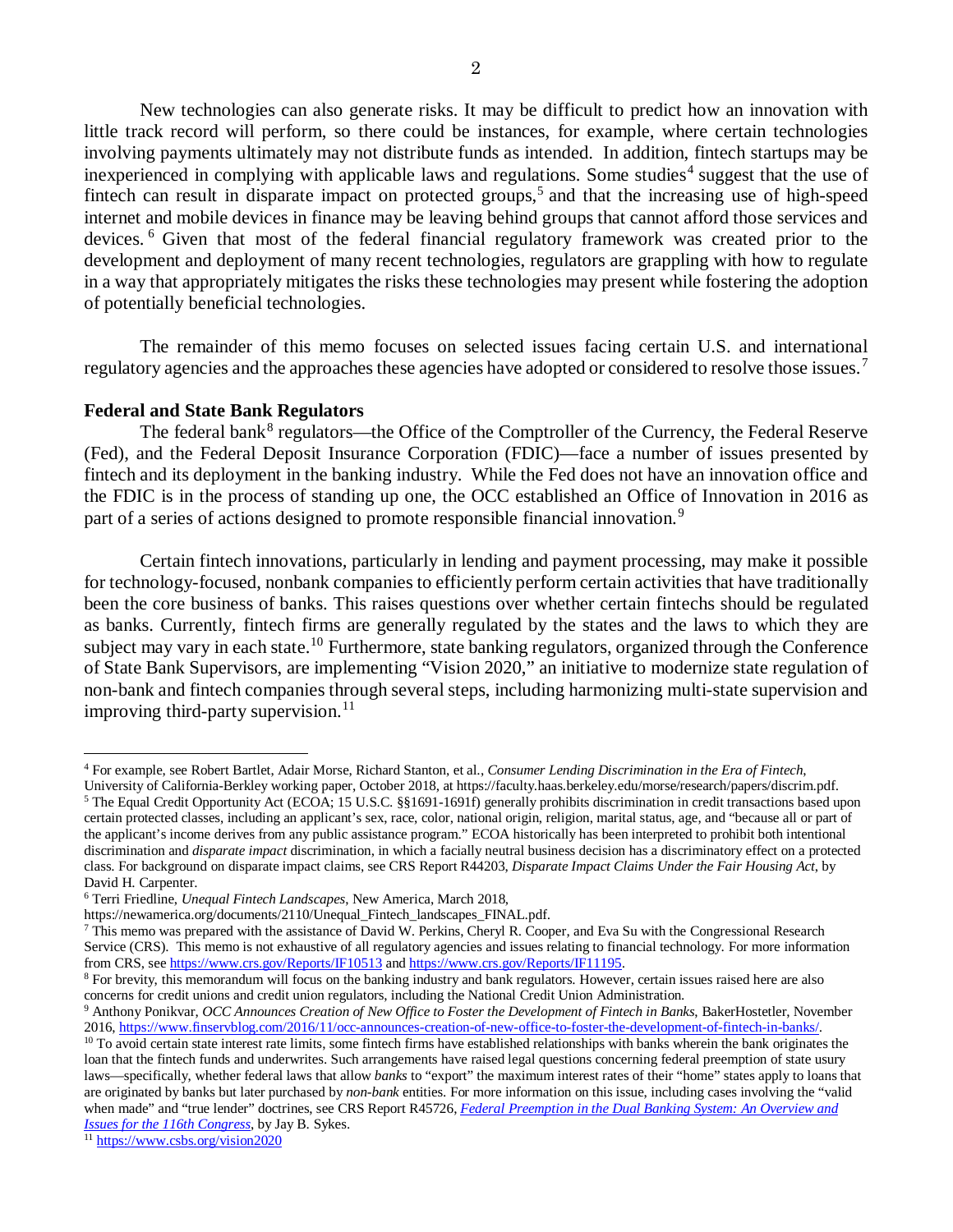In contrast, the OCC announced in July 2018, that it would consider "applications for special purpose bank charters from [fintech] companies that are engaged in the business of banking but do not take deposits."[12](#page-2-0) The OCC and proponents of the fintech charter argue that it would free a set of innovative companies from an ill-suited state-by-state regulatory regime and allow them to safely and efficiently provide beneficial financial services. Opponents generally assert both that the OCC does not have the authority to charter these types of companies and that doing so would inappropriately allow fintech companies that held the charter to circumvent important state-level consumer protections.<sup>[13](#page-2-1)</sup> Subsequent to the OCC's July 2018 announcement, state regulators filed lawsuits challenging the OCC's assertion that it has the authority to grant such charters.[14](#page-2-2) To date, the OCC has not granted a fintech charter. In addition, some commentators have speculated about whether the Fed should grant holders of these charters direct access to its payment systems as it generally does with traditional banks.<sup>[15](#page-2-3)</sup>

Another possible option for fintech companies to operate a bank is to establish an industrial loan company (ILC). An ILC charter is a state-level charter that allows the holder to perform certain banking activities. The commercial parent holding company of the ILC is generally not subject to Fed supervision as a financial holding company would be. Opponents of ILCs argue that creating an avenue for a commercial firm (such as a large technology company) to own a depository would blur the line between commerce and banking and expose the U.S. economy to these types of risks.<sup>[16](#page-2-4)</sup> Proponents of ILCs generally view these concerns as overstated, citing the potential benefits of a mixed arrangement (e.g., economies of scale, risk diversification, information efficiencies, customer convenience/savings).<sup>[17](#page-2-5)</sup>

In addition, banks that lack the in-house expertise to set up and maintain fintech are increasingly relying upon third-party vendors, specifically technology service providers (TSPs), to provide software and technical support. In recent years, the bank regulators have issued new or updated guidance documents aimed at least in part at clarifying bankers' understanding of their responsibilities in managing their TSP and fintech company relationships.<sup>[18](#page-2-6)</sup>

#### **Consumer Financial Protection Bureau (CFPB)**

In 2012, the Consumer Financial Protection Bureau established "Project Catalyst," which was later modified and renamed the Office of Innovation in 2018.[19](#page-2-7) The office's mission is to promote innovation, competition, and consumer access within financial services through regulatory relief, engagement with

<span id="page-2-1"></span><sup>13</sup> Conference of State Bank Supervisors (CSBS), "CSBS Responds to Treasury, OCC Fintech Announcements," press release, July 31, 2018[, at https://www.csbs.org/csbs-responds-treasury-occ-fintech-announcements.](file://crsdomain/crshomedir/GF/dperkins/Marketplace%20lending/Update/at%20https:/www.csbs.org/csbs-responds-treasury-occ-fintech-announcements) For more information on this issue, see CRS Report R44614, *[Marketplace Lending: Fintech in Consumer and Small-Business Lending](http://www.crs.gov/Reports/R44614)*, by David W. Perkins; and CRS Report R45726, *[Federal](http://www.crs.gov/Reports/R45726)  [Preemption in the Dual Banking System: An Overview and Issues for the 116th Congress](http://www.crs.gov/Reports/R45726)*, by Jay B. Sykes.

<span id="page-2-0"></span><sup>&</sup>lt;sup>12</sup> OCC, "OCC Begins Accepting National Bank Charter Applications From Financial Technology Companies," press release, July 31, 2018[, https://www.occ.gov/news-issuances/news-releases/2018/nr-occ-2018-74.html.](https://www.occ.gov/news-issuances/news-releases/2018/nr-occ-2018-74.html) The OCC had been considering taking this action for some time, and first announced its intention to study the issue in 2016.

<span id="page-2-2"></span><sup>14</sup> CSBS, "CSBS Sues OCC Over Fintech Charter," press release, October 25, 2018, at https://www.csbs.org/csbs-sues-occ-over-fintechcharter, and Jonathan Stempel, "New York Sues U.S. to Stop Fintech Bank Charters," *Reuters*, September 17, 2018, at

https://www.reuters.com/article/us-usa-treasury-fintech-lawsuit/new-york-sues-u-s-to-stop-fintech-bank-charters-idUSKCN1LU21O. <sup>15</sup> Pete Schroeder, "Fintech Firms Want to Shake Up Banking, and That Worries the Fed," *Reuters*, January 14, 2019, at

<span id="page-2-4"></span><span id="page-2-3"></span>[https://www.reuters.com/article/us-usa-fintech-fed/fintech-firms-want-to-shake-up-banking-and-that-worries-the-fed-idUSKCN1P80C0.](https://www.reuters.com/article/us-usa-fintech-fed/fintech-firms-want-to-shake-up-banking-and-that-worries-the-fed-idUSKCN1P80C0) <sup>16</sup> Independent Community Bankers of America, *Industrial Loan Companies: Closing the Loophole to Avert Consumer and Systemic Harm*, March 2019.

<span id="page-2-5"></span><sup>17</sup> James R. Barth, Tong Li, et al., *Industrial Loan Companies: Supporting America's Financial System*, Milken Institute, April 2011, pp. 1- 6, 62-67.

<span id="page-2-6"></span><sup>18</sup> For example, see Office of the Comptroller of the Currency (OCC), *Description: Frequently Asked Questions to Supplement OCC Bulletin 2013-29*, OCC Bulletin 2017-21, June 7, 2017, questions 6-14, [https://www.occ.gov/news-issuances/bulletins/2017/bulletin-2017-](https://www.occ.gov/news-issuances/bulletins/2017/bulletin-2017-21.html) [21.html;](https://www.occ.gov/news-issuances/bulletins/2017/bulletin-2017-21.html) and FDIC, *Technology Service Provider Contracts*, Financial Institution Letter-19-2019, April 2, 2019, [https://www.fdic.gov/news/news/financial/2019/fil19019.html.](https://www.fdic.gov/news/news/financial/2019/fil19019.html)

<span id="page-2-7"></span><sup>&</sup>lt;sup>19</sup> For more information about this office, see [https://www.consumerfinance.gov/about-us/innovation/.](https://www.consumerfinance.gov/about-us/innovation/)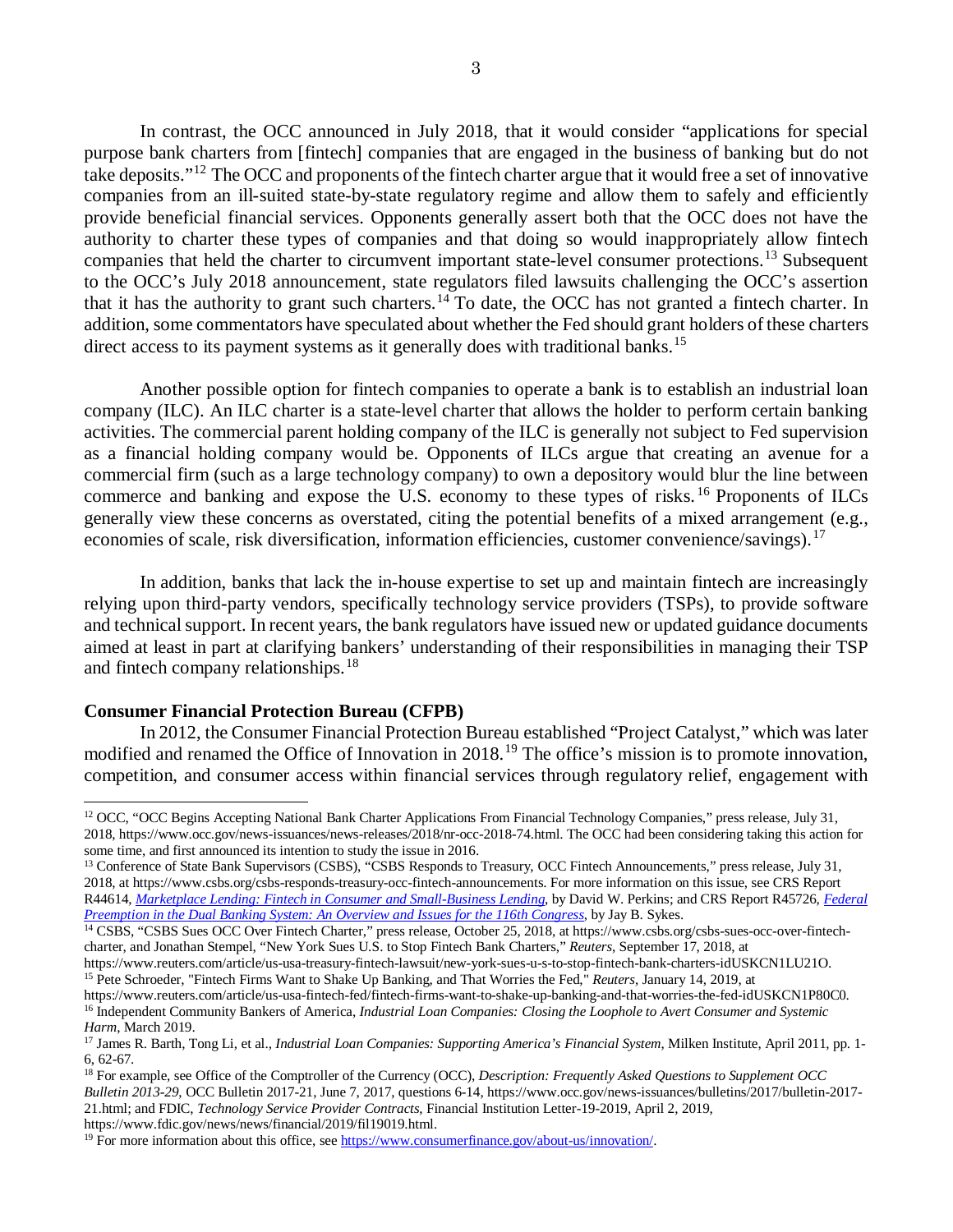the fintech community, and collaboration with other regulators. CFPB recently proposed three policies to reduce regulatory requirements for new financial technologies. First, the CFPB proposed revisions to a 2016 *No Action letter* policy, relaxing the criteria for companies to apply for a enforcement relief. Second, the CFPB proposed a new policy, called a *product sandbox*, to grant statutory and regulatory safe harbors and exemptions to certain companies, for limited periods of time, generally 1 or 2 years.<sup>[20](#page-3-0)</sup> Lastly, the CFPB proposed revisions to its trial disclosure program, which allows companies to waive requirements to test and improve consumer disclosures for financial products.[21](#page-3-1)These proposals have garnered support from industry and opposition from consumer groups and some state attorneys general.[22](#page-3-2)

### **Securities and Exchange Commission (SEC)**

Recently, financial innovation in capital markets has created new forms of fundraising for firms, such as crowdfunding and initial coin offerings (ICOs).<sup>[23](#page-3-3)</sup> Innovation has also led to the emergence of a new asset class, referred to as digital assets.<sup>[24](#page-3-4)</sup> In addition, fintech has been applied in investment management, most notably in robo-advising (essentially, an automated digital investment advisory program offering asset management services to clients through online algorithmic-based platforms).<sup>[25](#page-3-5)</sup> The SEC oversees the capital markets, and it faces a number of issues related to how to apply regulation when new technologies are used.<sup>[26](#page-3-6)</sup>

Specific policy issues raised include whether applying federal securities regulations to certain innovative activities based on the current definition of a "security" results in adequate investor protections while at the same time not hindering potentially beneficial innovation. In addition, aspects of general SEC regulations related to asset valuation, trading, and safekeeping present challenges when applied to digital assets. The SEC has generally applied the existing regulatory framework to fintech, without tailored rulemaking. One rationale for this approach is that many industry experts believe that, given the speed at which innovations evolve, more prescriptive fintech rules may quickly become obsolete.<sup>[27](#page-3-7)</sup> However, some fintech advocates have advocated for more tailored regulation.<sup>[28](#page-3-8)</sup>

Apart from rulemaking, the SEC has broadly increased enforcement activities and allocated resources towards building fintech-related capacities, including by establishing a new Cyber Unit to increase monitoring of and enforcement against illicit digital asset transactions.<sup>[29](#page-3-9)</sup> In October 2018, the SEC launched a program called the Strategic Hub for Innovation and Financial Technology—or "FinHub"—to engage with the fintech industry, consolidate and clarify communications, and inform

<span id="page-3-0"></span><sup>20</sup> CFPB, "Policy on No-Action Letters and the BCFP Product Sandbox," 83 *Federal Register* 239, December 13, 2018.

<span id="page-3-1"></span><sup>21</sup> CFPB, "Policy to Encourage Trial Disclosure Programs," 83 *Federal Register* 175, September 10, 2018.

<span id="page-3-2"></span><sup>&</sup>lt;sup>22</sup> [https://www.covfinancialservices.com/2019/02/consumer-groups-and-some-states-oppose-cfpb-policies-aimed-at-promoting-fintech](https://www.covfinancialservices.com/2019/02/consumer-groups-and-some-states-oppose-cfpb-policies-aimed-at-promoting-fintech-innovation/)[innovation/](https://www.covfinancialservices.com/2019/02/consumer-groups-and-some-states-oppose-cfpb-policies-aimed-at-promoting-fintech-innovation/)

<span id="page-3-3"></span><sup>&</sup>lt;sup>23</sup> For more information on crowdfunding, initial coin offering, and other securities offerings, see CRS Report R45221, *Capital Markets*, *Securities Offerings, and Related Policy Issues*, by Eva Su.

<span id="page-3-4"></span><sup>&</sup>lt;sup>24</sup> Digital assets are digital representations of value made possible by cryptography and blockchain technology. They include digital representations of currencies, tokens, securities, commodities, or commodity derivatives. For more details, see CRS In Focus IF11004, *Financial Innovation: Digital Assets and Initial Coin Offerings*, by Eva Su.

<span id="page-3-5"></span><sup>25</sup> SEC, *Investment Management Guidance Update: Robo-Advisers*, February 2017, at [https://www.sec.gov/investment/im-guidance-2017-](https://www.sec.gov/investment/im-guidance-2017-02.pdf)  $\frac{02. \text{pdf}}{26}$  As noted earlier, this memorandum is not an exhaustive examination of all regulatory issues related to fintech. For brevity, this

<span id="page-3-6"></span>memorandum examines the SEC only. However, the Commodities Futures Trading Commission and state-level regulators also face issues related to innovative fintech in securities and derivatives trading.

<span id="page-3-7"></span><sup>27</sup> Bloomberg Government, *Securities and Exchange Commission Fintech Forum: Distributed Ledger Technology and Digital Assets*, Transcript, May 31, 2019, p. 39.

<span id="page-3-8"></span><sup>28</sup> For example, see Richard B. Levin, "Should the SEC Allow Fintech Firms to Play in a Sandbox," *Polsinelli Financial Technology (Fintech) eAlert*, March 2017, and Letter from Vincent Molinari, CEO and President of Ouisa Capital, LLC, to Securities and Exchange Commission, March 13, 2017, a[t https://www.sec.gov/rules/petitions/2017/petn4-710.pdf.](https://www.sec.gov/rules/petitions/2017/petn4-710.pdf)

<span id="page-3-9"></span><sup>29</sup> SEC, *2018 Annual Report: Division of Enforcement*, November 2, 2018, pp. 3-4, 7-8, at [https://www.sec.gov/files/enforcement-annual](https://www.sec.gov/files/enforcement-annual-report-2018.pdf)[report-2018.pdf.](https://www.sec.gov/files/enforcement-annual-report-2018.pdf)